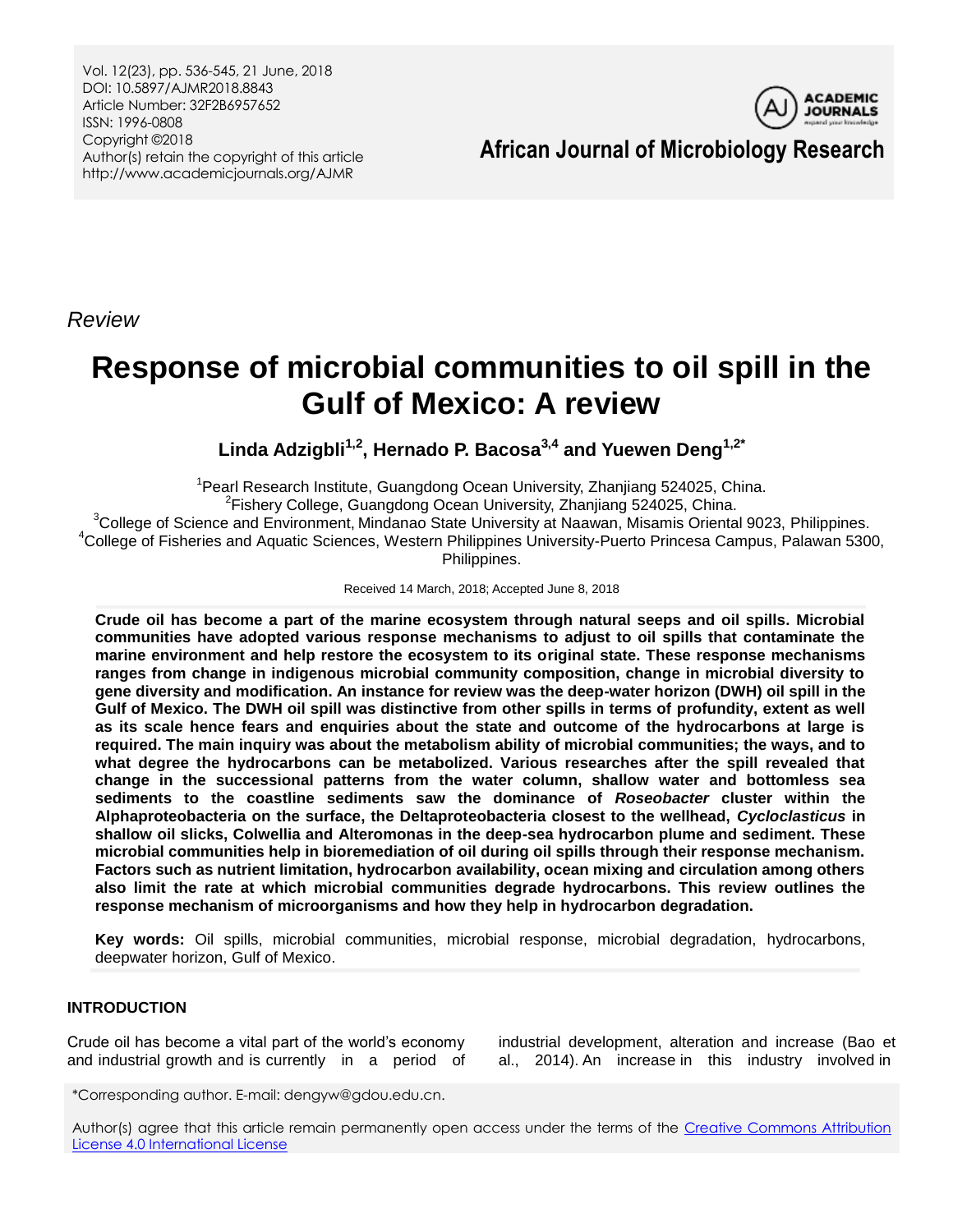production, transportation and storage of oil has exposed most shores along oil mining areas and marine environment to oil spill accident (McGenity et al., 2012) from cargo/wholesale ocean carriers which are the major source carriers of oil (Bao et al., 2014). These oil spills affect human life, the environment and ecosystem as a whole. For example, the 2002 Prestige oil spill affected shores of Spain with about 66% of species abundance lost (Huz et al., 2005); the Deepwater Horizon spill (2010) conceded biodiversity of vertebrates and metazoan meiofauna (Baguley et al., 2015). Some other intense oil spill examples are the tanker collision in the Mumbai coast and the oil spill in Montora (Sakthipriya et al., 2015)

Microbial communities are known to control most major processes that occur in the marine environment (Karl, 2007). One important function and process is biodegradation of contaminants and nutrient recycling that helps to ensure an effective and efficient ecosystem (Wu et al., 2014). Hydrocarbon degradation by microorganisms has received much consideration because of its unhazardous, inflammability, extensive and environmentally friendly state when likened to other orthodox methods (Sakthipriya et al., 2015). Microorganism from all the three domains of life are known to utilize the ~600 000 tons of oil which moves into the marine ecosystem from natural leaks yearly (NRC, 2003). A total of 175 prokaryotic genera of microorganisms from seven phyla of Bacteria, Archaea, and an equivalent amount of fungal genera, can utilize hydrocarbons as the only or main source of carbon (Hazen et al., 2015). Most of these microorganisms are found in the water column, sea bed sediments and on the shorelines of the marine environment through the tropics to the Polar Regions eg. Alphaproteobacteria, Gammaproteobacteria, Deltaproteobacteria, Pelagibacter, Actinobacteria, Planctomycetes and Bacteroidetes (Yang et al., 2016).

Upon the introduction of crude oil in the oceanic ecosystem, there is a change in microbial community consisting of numerous mutually surviving species which is described via resource sharing (Yakimov et al., 2005). The native oil utilizing bacteria becomes enriched, with organisms of the order *Oceanospirillales* comprising up to 90% of bacterial community, when related with 5% of the pure sample (Hazen et al., 2015). McNutt et al. (2012) after the DWH oil spill in the Gulf of Mexico projected ~5.0 M drums to ∼210 M tons of oil and gas released. Other research from these oil spill in April 2010 discovered impacts of the oil on marine organisms populations involving corals (Goodbody-Gringley et al., 2013), meio-, macro- and mega-fauna (Fisher et al., 2014) coupled with its influence on microorganisms assemblies (Hazen et al., 2010; Edwards et al., 2011; Mason et al., 2012; Redmond and Valentine, 2012; Gutierrez et al., 2013).

This study reviews the responses of microbial communities from the introduction of oil from oil spills to the marine environment, from the water column, shallow water, and bottomless sea sediments to the coastline sediments, in particular, with reference to the Deepwater Horizon oil spill.

#### **CONSTITUENTS OF CRUDE OIL AND BIODEGRADATION**

Crude oil is a composite combination of organic compounds principally consisting of hydrocarbons (HC), averagely ∼30% linear and branched alkanes, ~30% cyclic alkanes, ~30% aromatics and ~10% molecules with heteroatoms such as sulphur, oxygen and nitrogen (Tissot and Welte, 1984) with the latter giving oils most of their color. The aromatics consist of molecules that contain at least one single or condensed rings and aromatic ring, coupled by recurring and linear alkane substituents like the monocyclic (Tissot and Welte, 1984). The aromatics also comprise of polycyclic aromatic hydrocarbons (PAHs). Low molecular weight compounds (benzene, naphthalene and anthracene) are favorably degraded and high molecular weight (pyrene and fluoranthenes) being also broken down (Bacosa and Inoue, 2015). The polar fractions of crude oil comprise mainly of Asphaltenes and resins; however, the characterization of this polar molecule has not yet been widely done in the marine ecosystem. Microbes are able to take up some, and others if constantly exposed to the sun are generated by photochemistry (Aeppli et al., 2012), making their gross fate in the environment unclear. Hydrocarbons with about 40 carbon atoms are near total biodegradability in a one or two months when presented with a conducive atmosphere, except for certain hopanes and steranes (Prince et al., 2013); however bigger molecules degrade much more slowly, example are the constituents intended for roads.

The introduction of oil into a marine ecosystem makes considerable excess of carbon available in the development of microorganisms (Prince et al., 2003). However, unavailability of nutrients (nitrogen and phosphorus) is able to lessen the development of microbes and hence oil degradation (Liu et al., 2017). In an attempt to promote oil degradation on diverse coastlines (including the Arctic), fertilizers containing available nitrogen and phosphorus were added (Prince et al., 2003). Wide research and field-testing discovered that the development of hydrocarbon degrading microorganisms was stimulated by adding nutrients and consequently raises the detected speed of oil decomposition (Atlas and Bragg, 2009).

Microbial degradation eliminates the hydrocarbons in marine environs and regenerates the oil polluted biota (Al-Hadhrami, 1995). Significant progress has been made within previous era in understanding hydrocarbons degradation by microorganisms (Atlas et al., 2011). The major microbes that help in degradation of oil have been identified from the 3 domains of life: bacteria, archaea and eukaryotes (Bacosa et al., 2015a) via different degradation pathways (Table 1). Most of the active oil degrading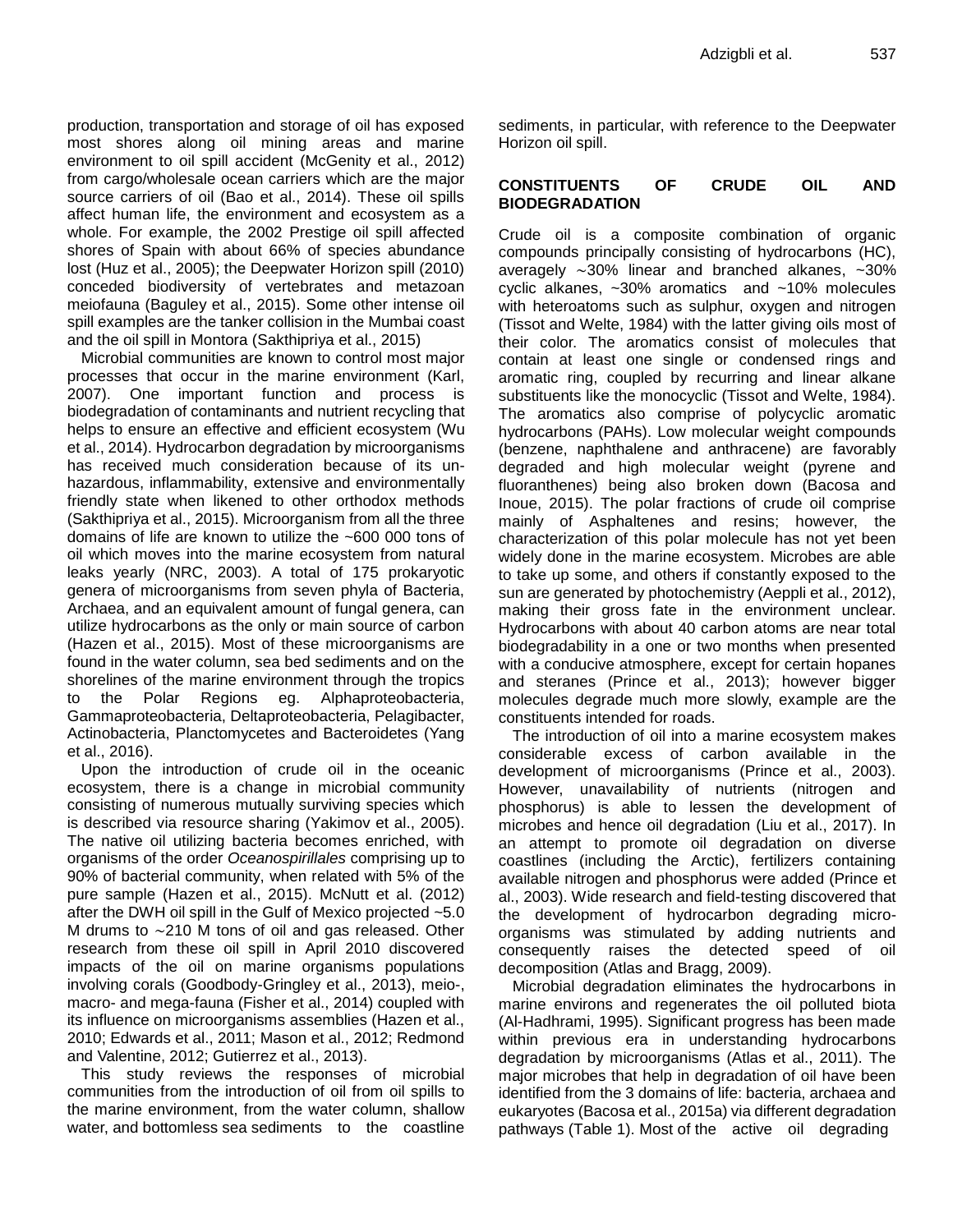| Taxa            | Phyla                                               | <b>Degradation</b><br>pathway/metabolism                 | <b>HC</b> degraded                                                                                                                                                                                                                                    |
|-----------------|-----------------------------------------------------|----------------------------------------------------------|-------------------------------------------------------------------------------------------------------------------------------------------------------------------------------------------------------------------------------------------------------|
| <b>Bacteria</b> | Proteobacteria<br>(Alpha, Beta, Gamma and<br>Delta) | aerobic/sulfate<br>Anaerobic.<br>and nitrate reducer     | Aromatic HC,<br>alkaliphilic<br>and<br>halophilic<br>HC.<br>PAHs.<br>carbazole,<br>phenanthrene.<br>heterocyclic<br>aromatics, naphthalene, BTEX, mono-aromatic HC,<br>fluoranthene, linear chain alkanes, benzo[a]pyrene,<br>propane, ethane, butane |
| <b>Bacteria</b> | Actinobacteria                                      | Anaerobic                                                | Aromatic hydrocarbons (phenanthrene), PAHs                                                                                                                                                                                                            |
| <b>Bacteria</b> | Cyanobacteria                                       | Aerobic pathway                                          | n-alkanes and<br>isoalkanes,<br>Naphthalene,<br>other<br>aromatic HC                                                                                                                                                                                  |
| <b>Bacteria</b> | <b>Firmicutes</b>                                   | Anaerobic/fermentative.<br>sulfate reducing, saprophytes | Long chain alkanes, naphthalene, pyrene, other<br>aromatics                                                                                                                                                                                           |
| <b>Bacteria</b> | <b>Bacteroides</b>                                  | Anaerobic/<br>fermentative.<br>nitrogen reducing         | Carbazole, PAHs, benzo[a]pyrene                                                                                                                                                                                                                       |
| <b>Bacteria</b> | Deinococcus-thermus                                 | Aerobic                                                  | Hexadecane and a broad spectrum of PAHs, toluene                                                                                                                                                                                                      |
| Archaea         | Halobacteria                                        | Aerobic/ nitrate reducers                                | Phenanthrene.<br>n-Alkane,<br>benzene.<br>toluene.<br>octadecane, heptadecane                                                                                                                                                                         |
| Archaea         | Euryarchaeota                                       | Anaerobic/<br>Methanogen,<br>Fermentative                | Methane                                                                                                                                                                                                                                               |
| Eukaryote       | Fungi                                               | Aerobic                                                  | Alkanes                                                                                                                                                                                                                                               |

**Table 1.** The major oil degrading microbes and the hydrocarbons degraded.



**Figure 1.** Principle for hydrocarbon breakdown (Das and Chandran, 2011).

microbes are bacteria and over 79 genera of bacteria have been known to be able to use hydrocarbons as the

main and exclusive origin of energy among those with the ability to breakdown or convert hydrocarbons (Head et al., 2006). The oceanic ecosystem only shelters a minimal of 25 genera of bacteria that decompose hydrocarbons and are known primarily for pollutants attenuation (Das and Chandran, 2011). Due to the diversified nature of hydrocarbon compounds related to oil (iso-, cyclo, and linear alkanes, monoaromatic compounds and polycyclic aromatic hydrocarbons), the breakdown of different groups of hydrocarbon compounds needs different microorganisms with distinct biochemical mechanisms (Timmis et al., 2010). Distinctively, microbial communities have the ability to biologically breakdown a large array of hydrocarbons collectively as compared to an individual microorganism. Succeeding the DWH spill, there was a fast improvement in the quantity of hydrocarbondegrading microorganisms in the water column, shallow and subsurface column water and ruled by recognized hydrocarbon-decomposing bacteria (King et al., 2015).

The degradation of hydrocarbons by microorganisms mostly involves oxygen combined with hydrocarbons to produce water and carbon dioxide achieved by the enzymes oxygenase and peroxidase (Figure 1). Hence, free oxygen is required for degradation to occur through these pathways. Shallow waters hardly lack oxygen; however, the concentration of oxygen can reduce as it travels through the water column and sometimes lacking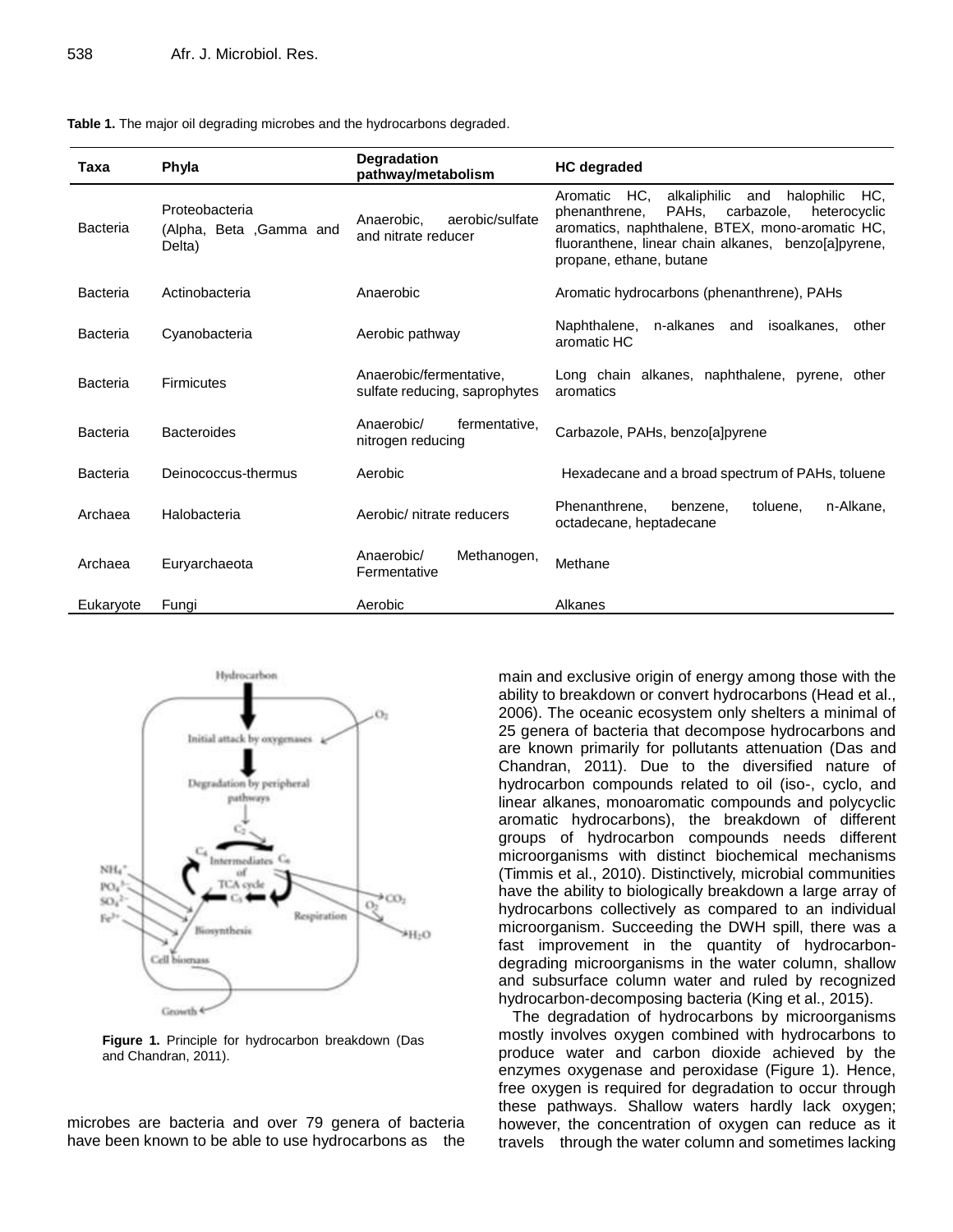

**Figure 2.** Pathway for microbial degradation of hydrocarbon.

| <b>Enzymes</b>                     | <b>Substrates</b>                                                      |  |
|------------------------------------|------------------------------------------------------------------------|--|
| Soluble-methane monooxygenases     | C1-C8 alkanes alkenes and cycloalkanes                                 |  |
| Particulate-methane monooxygenases | C1-C5 (halogenated) alkanes and cycloalkanes                           |  |
| AlkB-related, hydroxylases, alkane | C5-C16 alkanes, fatty acids, alkyl benzenes, cycloalkanes and so forth |  |
| Eukaryotic P450                    | C <sub>10</sub> -C <sub>16</sub> alkanes, fatty acids                  |  |
| Bacterial P450 oxygenase system    | C5-C16 alkanes, cycloalkanes                                           |  |
| Dioxygenases                       | C <sub>10</sub> -C <sub>30</sub> alkanes                               |  |

in bottom waters. Most often, sediments usually lack oxygen (anoxic condition) below the surface; however, in some cases, oxygen is able to infiltrate below to the seabed (Roy et al., 2012). It is unlikely for anoxic condition on shallow slicks of the water plume to prevent or reduce biodegradation due to the ability of oil droplets to dilute quickly. Anoxic conditions can however occur in lower levels or bottom depths depending on the oil concentration and degree of oxygen renewal by waves and currents. The degradation of hydrocarbons by microorganisms via aerobic pathways (Figure 2) is known as aerobic biodegradation of hydrocarbons. The Gammaproteobacteria, Alphaproteobacteria and Betaproteobacteria are the major oil-degrading bacteria that utilize oxygen and are mostly outlined (Head et al.,

2006; Van Beilen and Funhoff, 2007).

Biodegradation by aerobic microorganisms is activated by monooxygenase and dioxygenase enzymes (Austin and Callaghan, 2013). *Alcanivorax borkumensis* an oil-degrading microorganism and a marine gammaproteobacterium is widely studied and defined to consume wide array of aliphatic hydrocarbons (Dos Santos et al., 2010) through various pathways using terminal oxidation process through numerous enzymes (Table 2) introducing hydroxyl groups to the organic compounds (alkB1, P450 and cytochrome monooxygenase) (Sabirova et al., 2006).

Despite the fact that hydrocarbon degradation by aerobes symbolizes a fast and acknowledged method (Fritsche and Hofrichter, 2008), much consideration is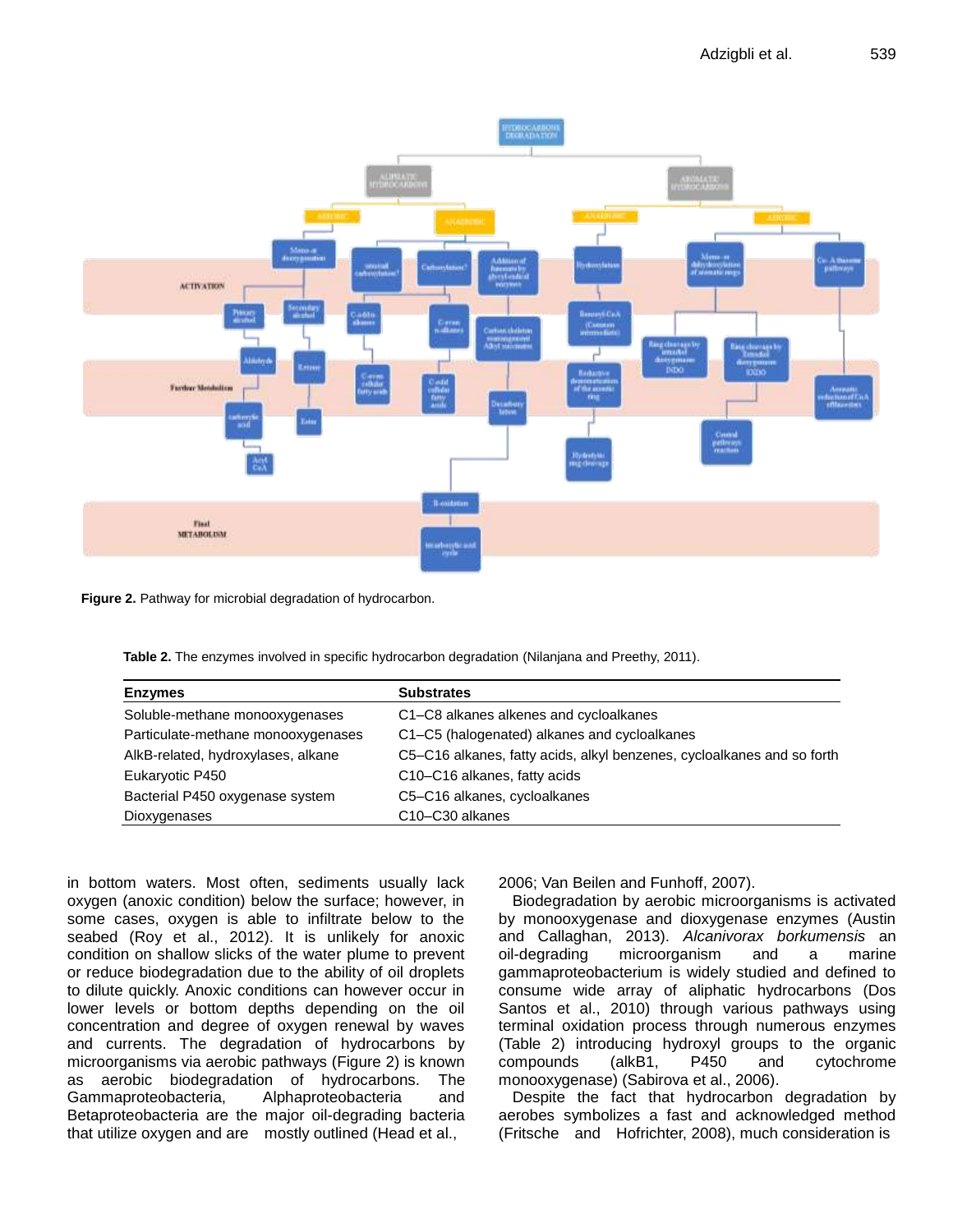given to degradation by anaerobes (Heider and Schühle, 2013) for its role in marine ecosystems associated with oil spills (Head et al., 2006).

The scale of anaerobic hydrocarbon degradation is slow as compared to aerobic hydrocarbon degradation; however, it is mostly needed in marine sediments (Roy et al., 2012). When oxygen is limiting, Fe<sup>3+</sup>, SO<sub>4</sub><sup>2-</sup> and NO<sub>3</sub><sup>-</sup> are known to occur for biodegradation of hydrocarbon (Foght, 2008). Marine harbor sediments are known to degrade petroleum hydrocarbons when oxygen is limiting and sulfate and iron-reducing conditions are present (Coates et al., 1996). For example, the Caspian Sea permanently lacks oxygen in bottom waters, so it is possible that any hydrocarbon degradation is under oxygen limitation. Microorganisms adapted to oxygen limiting conditions comprises of sulfate reducers, denitrifying and nitrate ammonifying bacteria, phototrophs, and metal ion reducers, with the ability of breaking down several hydrocarbons, ranging from n-alkanes and n-alkenes to the more stubborn aromatic compounds (Heider and Schühle, 2013).

The often discussed method for initiating and breakdown of hydrocarbon under anaerobic conditions is the addition of fumarate (Heider and Schühle, 2013). Other substitute methods defined include intra-aerobic hydroxylation, oxygen-independent hydroxylation and carboxylation (Callaghan, 2013a; Heider and Schühle, 2013) (Figure 2).

Activation for further metabolism in aerobic pathway requires terminal and sub-terminal reaction for aliphatic HCs and peripherical hydroxylation reactions for aromatic HCs. Anaerobic pathways require double reaction for this process (Garcia and Oliveira, 2013).

## **POST SPILL MICROBIAL RESPONSE MECHANISMS**

Research over time has proven that after an oil spill incident, microbial communities mostly make use of 3 major response mechanism from the water column, surface water and bottomless sea sediments to the shoreline sediments mainly change in succession of native microbial community structure, change in microbial diversity and gene diversity and modification (Engel and Gupta, 2014; Rodriguezr et al., 2015).

For instance, with respect to DWH oil spill, discharge was a Louisiana lighter crude oil (contains little sulfur and great gasoline/kerosene fractions as compared to denser oils); dominated by alkanes (saturated hydrocarbons), 16% aromatic hydrocarbons and 10% polar compounds (Reddy et al., 2012). Shortly succeeding the blast, shallow waters were covered with huge quantities of oil. However assumptions were undiscovered but then possibly bulky quantities of oil was confined in deep waters due to the great depth. In the first month of the DWH accident, a bottomless water oil column interrelated with dispersed MC252 oil was discovered at ∼1100 m depth (Hazen et

al., 2010). The column was composed of a composite combination of hydrocarbons comprising of alkanes, monoaromatic hydrocarbons (BTEX) and polycyclic aromatic hydrocarbons (PAHs) with concentrations up to189 μg/L (ppb) and extending principally in a west-south west direction from the still gushing wellhead (Reddy et al., 2012). These hydrocarbons are more often than not differentiated by known biomarkers and their corresponding fractions. Additionally, constituents of natural gas; methane, ethane and propane too was discovered at significant, then again doubtful levels (Joye et al., 2011; Reddy et al., 2012). This composite combination of hydrocarbons discharged at bottomless waters and in cold waters (4 to  $6^{\circ}$ C) lead to microbial biomass bloom in the column (Hazen et al., 2010).

In the water column, it was noticed that there was a substantial difference and variety deficit in deep and shallow oil slick populations when compared with populations at the non-oil impacted water column. This was due to the phylogenetic shift undergone by the indigenous populations (Redmond and Valentine, 2012; Yang et al., 2016). Findings according to Liu et al. (2017) stated the role of environmental factors especially temperature on microbial succession and shift. Further discoveries stated that succession patterns at every specific location were determined by the availability of specific hydrocarbon compounds (Dubinsky et al., 2013). The carbon branded hydrocarbons and segregation methods gave extra proof of fluctuating populations of impacted water column with ability of disintegrating several groups of hydrocarbons (Gutierrez et al., 2013). The 16S rRNA studies of microorganisms sample within the first and second month after the DWH spill saw the dominance of an uncultivated gammaproteobacterium from order *Oceanospirillales* dominating (Hazen et al., 2010; Redmond and Valentine, 2012; Mason et al., 2012). Even though GeoChip 4.0 submitted proof of enriched genes included in aerobic and anaerobic hydrocarbon degradation in the column, metatranscriptomic data obtained from the same cruise samples suggested aerobic degradation of hydrocarbons as most dominant on site procedure during that time (Mason et al., 2012). Genes that help in aerobic alkane degradation (e.g., alkane monooxygenase, cyclohexanol dehydrogenase and cyclohexanone monooxygenase) remained highly at significant peaks in the column metatranscriptomes. These genes were also found in single-cell genomes of *Oceanospirillales*, however aromatic hydrocarbon degradation were discovered in low levels or remained undiscovered (Mason et al., 2012). Around mid- to late June 2010, there was change in succession of microbial community in the water column, dominantly by two different gammaproteobacteria groups, *Cycloclasticus* and *Colwellia* (Redmond and Valentine, 2012). With regards to microcosm experiments, the crude oil enriched areas (methane, ethane, propane and benzene) were dominated by *Colwellia* spp., hence the anticipation of its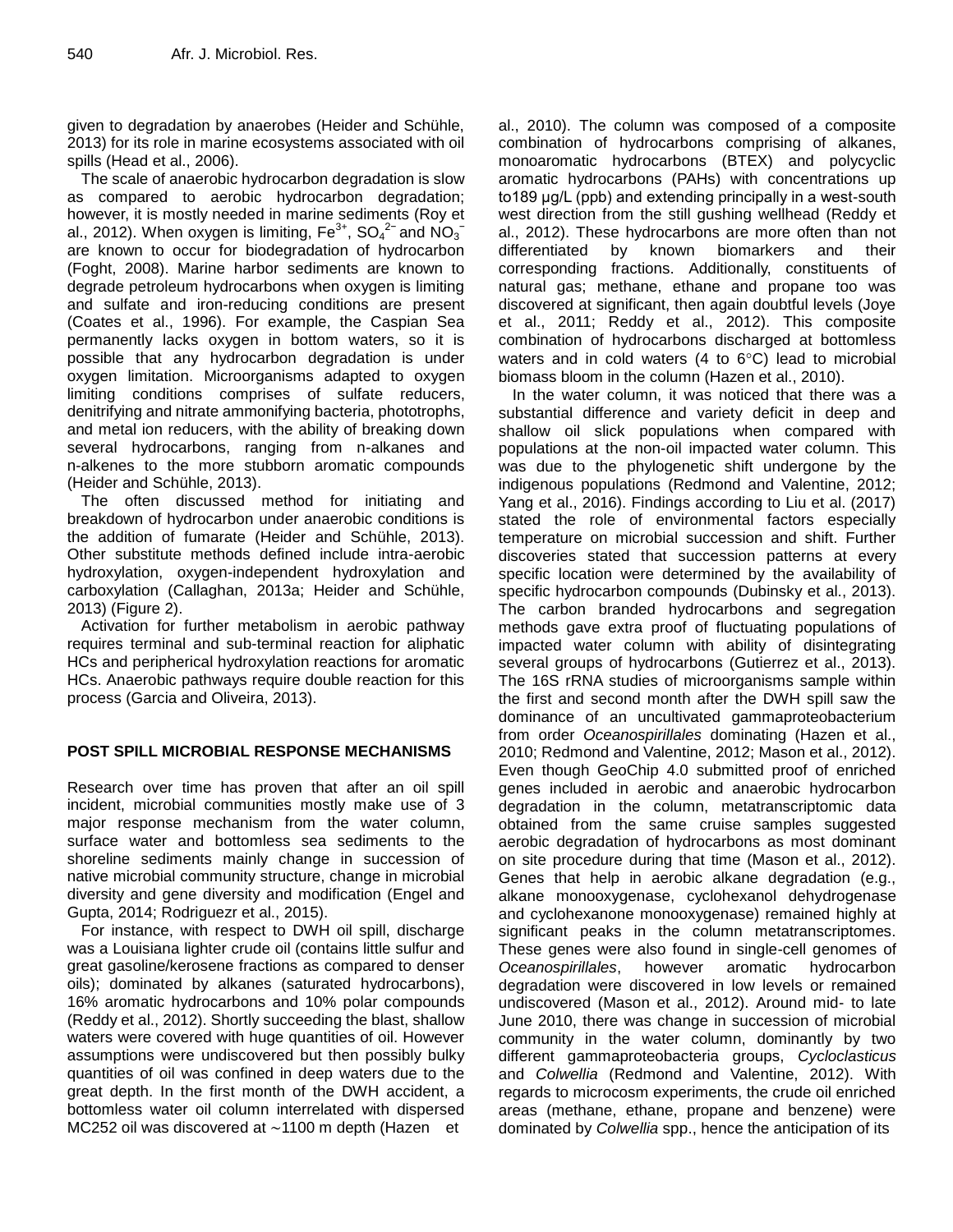essential role of degrading ethane and propane *in situ* within this period (Redmond and Valentine, 2012). Transcriptomic data further revealed that the *Colwellia*  spp. was active and succeeded preceding Oceanospirillales because of their gaseous and aromatic hydrocarbon degradation ability (Mason et al., 2014a). The *Colwellia* spp. experienced a bloom in June 2010 even though they were scarce in the column during late May 2010 (Mason et al., 2012). By September 2010, initially discovered microorganisms (*Oceanospirillales Cycloclasticus and Colwellia*) were substituted by initially undiscovered methylotrophic bacteria (*Methylococcaceae, Methylophaga* and *Methylophilaceae*), *Flavobacteria* and *Rhodobacterales* due to the presence of methane and methane oxidation observed in minute quantities in the September plume, in addition to the enrichments achieved by the September plume samples (Redmond and Valentine, 2012). Later in October 2010 and July 2011, the analysis of microbial community composition (clone libraries and pyrosequencing) from post-column samples showed likeness for the pre-spill pelagic community (800 m, March 2010) (Yang et al., 2016).

The surface water of the Gulf of Mexico in May 2010 showed dominating population of gammaproteobacteria and *cycloclasticus* (known to degrade aromatic hydrocarbons), similar to that of the deep water plume (Yang et al., 2016). However, pyrosequencing of oil mousses and clone library studies from other distinct sites within this same period showed a dominance (above 65%) of alpha and gammaproteobacteria and cyanobacteria (Redmond and Valentine, 2012), hence highlighting the distinction of surface slick communities from the bottomless water column. There is a possibility for both shallow slick and bottomless water column undergoing the same succession changes of microbial community composition dependent on type and availability of hydrocarbons at each definite time and location.

The deep-sea sediments are a home of various microbial communities (Bacosa et al., 2018, 2015b) similar in genera with the water column. After the DWH spill, large quantity of PAH compounds (>24,000 µg/kg) were observed in deep-sea sediments near the oil platform as compared to distant cores (∼50 µg/kg); hence, the uncovering of the indigenous microflora to aromatic hydrocarbons near the oil platform (OSAT-I, 2010). Metagenomic analysis and targeted functional gene assays of subsurface (1.5 to 3 cm) deep sea sediment cores from September to October 2010 was highly dominated by Deltaproteobacteria and anaerobic degrading genes for aliphatic and aromatic hydrocarbons (For example, bssA, benzoyl-CoA reductase genes and assA) in the sediments located near the well (1-3 km) in espect to the distant (128 km) control samples (Kimes et al., 2013). Alphaproteobacteria was second-most abundant and was in line with alphaproteobacterial

blooms observed in metagenomic analyses of seafloor sediments collected in September 2010 (Mason et al., 2014). Other discovered groups according to Yang et al. (2016) are the Deltaproteobacteria, Bacteroidetes, Actinobacteria, Planctomycetes and Verrucomicrobia. The abundance of the groups increased or decreased over time depending on specific hydrocarbon availability and successional changes of microbial communities observed at the order, family or genus level of the various groups (Figure 3). The presence of Oceanospirillales, even though in low quantities with no variation at contaminated and non-contaminated sites, presented the genomic proof of aerobic hydrocarbon-degradation in sediments (Kimes et al., 2013).

Metagenomic analysis of samples taken 3 years after the spill (June 2013) still revealed genes related to the initial oxidation of aromatic rings, alkane monooxygenase and those involved in metabolizing hydrocarbon degradation by-products (alcohol and cyclohexanol dehydrogenases), and fatty acid metabolism was the most abundant (Bacosa et al. In Press). Bacterial communities of *Alteromonadales, Oceanospirillales*, *Methylococcales, Rhodobacterales* and *Bdellovibrionales* increased in oil treatments.

In coastal sediments/sands, oils discovered after an oil spill were extensively weathered; mostly reducing C9-C16 n-alkanes (0.3 to 1.6% of total composition as compared to 54% in MC252 oil) and BTEX/C3-benzenes (an order of magnitude lower levels) (Liu et al., 2012). The concentrations of PAH are also altered losing the dominant MC252 PAH and naphthalene, reduced to 3-9% of total PAHs in relation to 64% in unaltered MC252 oil. However, according to Engel and Gupta (2014), coastal sandy beach had shifting regime of microbial communities with respect to depth, location and time. Some of the dominant groups found on the open beach and swash zones were Gammaproteobacteria, Alphaproteobacteria, Firmicutes, Bacteroidetes, Enterobacteriales, Xanthomonadales and Chromatiales. Successional changes occurred in the various species of these groups over time. Aeppli et al. (2012) discovered high levels (10 times less in MC252) of oxyhydrocarbons (major component of tar balls) in beach sand after a long term study (18 months after spill). Kiruri et al. (2013) discovered obstinate free radicals on coastal beach Tar balls providing evidence of the oxidation of aromatic hydrocarbons with transition metals and weathering of hydrocarbon through multiple processes. However, it should be noted that these processes vary based on the site deposited.

### **FACTORSAFFECTINGMICROBIALBIODEGRADATION**

Microbial degradation of oil spills is a composite procedure influenced by several features of the oil and the surroundings. For example, the scope of oil droplets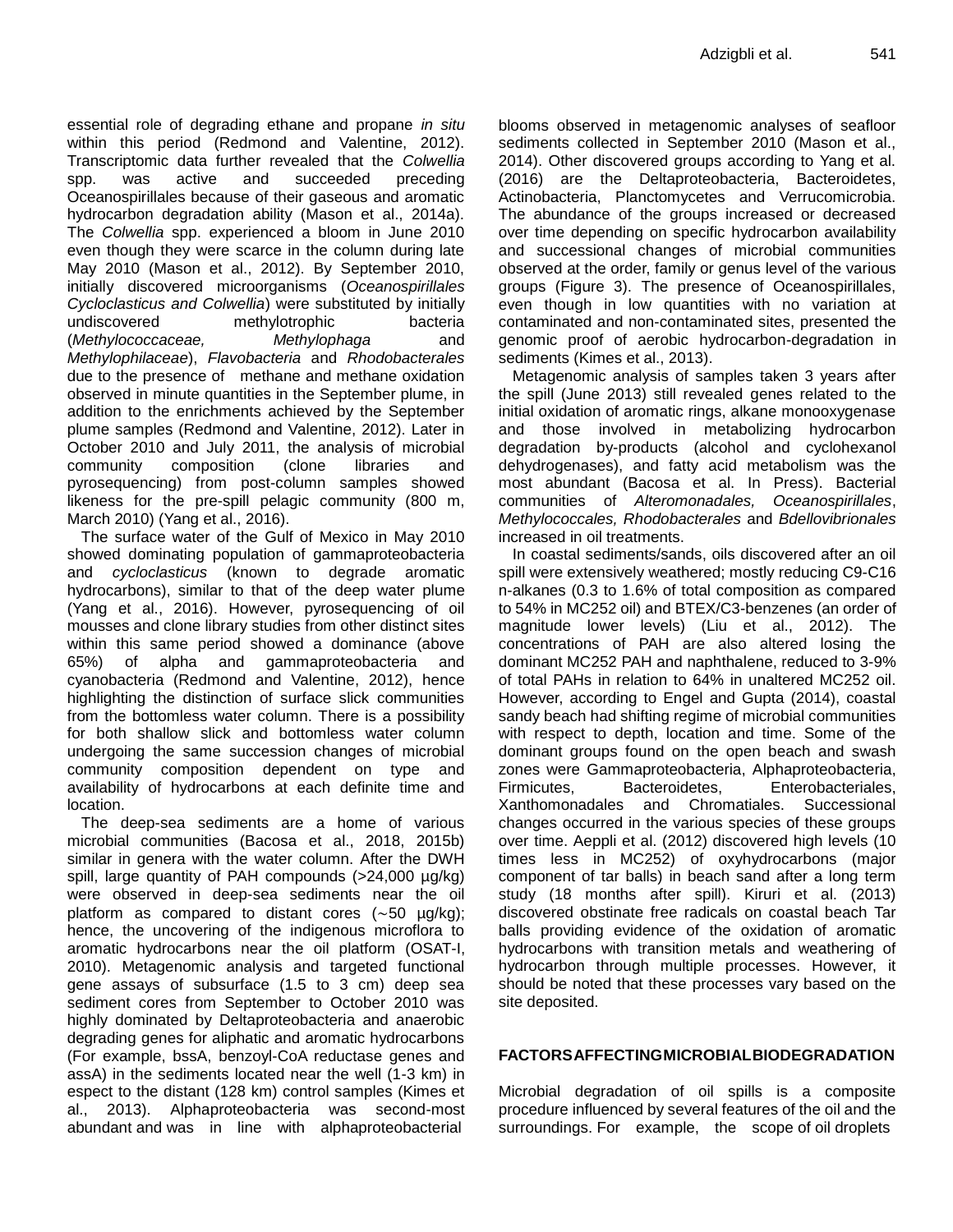

**Figure 3.** Overview of the relative abundance and successional change of microbial community at various sites in response to oil spills (Mason et al., 2014; Kimes et al., 2014; Rodriquez-R et al., 2015).

dissemination determines the prospects of the oil in the subsequent time frame (Yapa et al., 2012). Physical and microbial processes degrade tiny oil droplets easily (Hazen et al., 2015).

Dubinsky et al. (2013) established that the simultaneous operation of multiple hydrocarbon-degrading bacteria throughout the spill was regulated by change of hydrocarbon availability. For example, *Oceanospirillales*  and *Pseudomonas* were the major genera in the initial stages of the oil spill with very high n-alkanes and cycloalkanes levels. Kleindienst et al. (2015) observed a change in deep plume community with respect to a change in quantity of hydrocarbon available (increased aromatic hydrocarbons and decreased petroleum hydrocarbons), that is, *Colwellia, Cycloclasticus* and *Pseudoalteromonas* dominating.

The process of biodegradation also involves degrading

transformational byproducts and exopolymeric substances yielded by microbial communities to combine hydrocarbons and enable oil availability. The measurement of a higher peptidase activity and enzymatic hydrolysis of carbohydrates in the water samples within the oil spill plume when likened to the outside predicted that, the deep-water column microbial communities were structured to degrade singled out array of explicit high molecular weight substrates (Ziervogel and Arnosti, 2014). Gutierrez et al. (2013) researched on the function of amphiphilic exopolysaccharides produced by indigenous Halomonas bacteria for the period of the DWH oil spill. They discovered that strain TG39 produced Halomonas exopolysaccharides which efficiently amplified the solubility of aromatic hydrocarbons and improved their degradation, hence influencing oil removal and oil aggregates formation.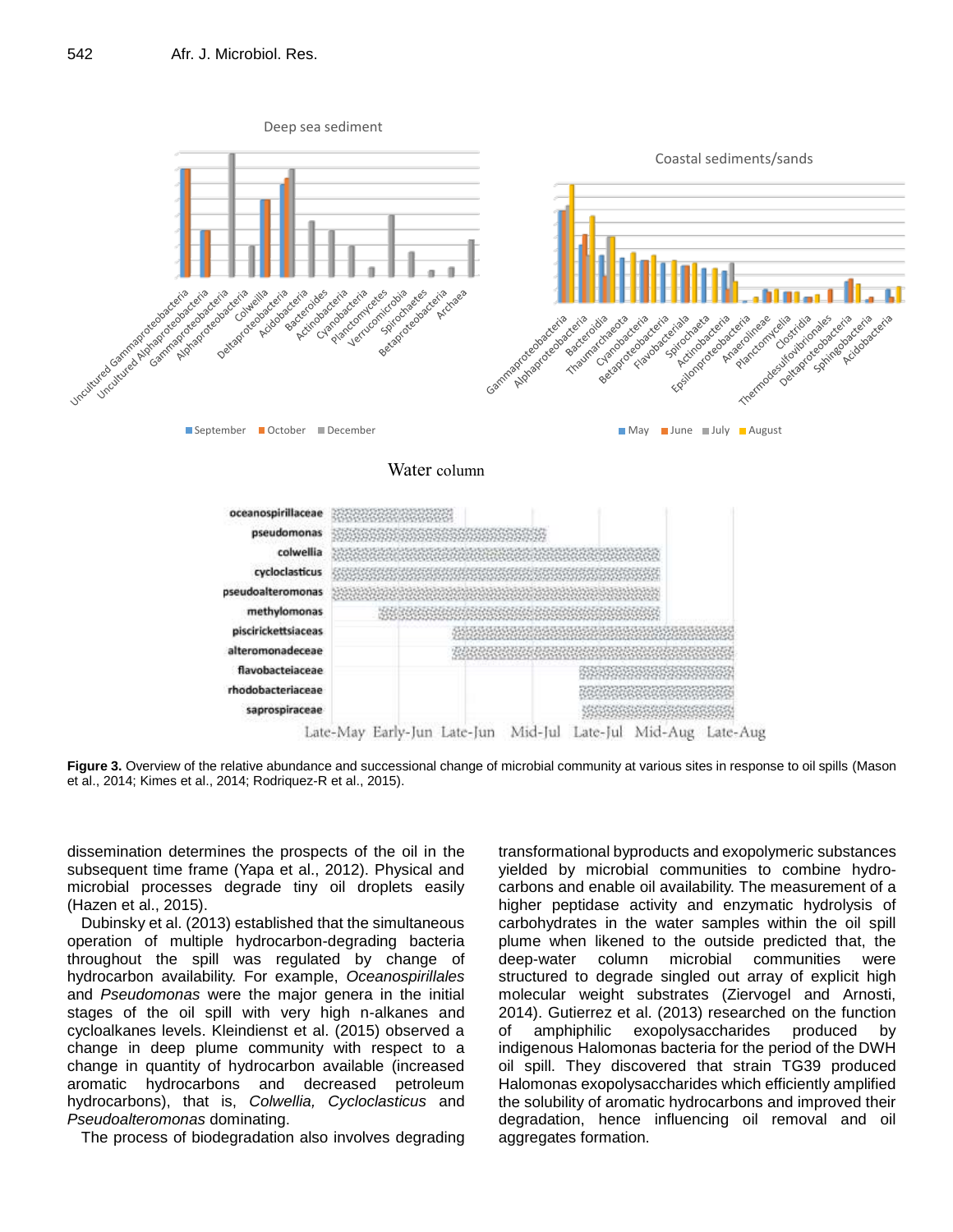Nutrient deficiency is a normal limiting factor for microbial growth. Nitrogen and phosphorous are known as the key restrictive elements for oil degradation in the sea (Beyer et al., 2016). In oil-contaminated shallow waters of the Northern Gulf of Mexico (NGOM), it has been proposed that deficiency of dissolved nutrients mainly phosphate, reduces microbial growth (Liu et al., 2017). This is because when incubation mixtures were altered with nutrients, bacterial cell numbers and biomass improved speedily (Edwards et al., 2011). The addition of nitrogen fertilizers mainly on shorelines and uric acid at sea help stimulate and enhance oil bioremediation (Ron and Rosenberg, 2014).

Oceanic mixing and circulation processes are essential for microbial oil degradation (Beyer et al., 2016). The assessment of the impact of physical mixing processes on marine bacterial communities showcased biodegradation patterns of a faster growth rate for bacteria from seed populations that are scarce in nature. There is possibility of major participation of oceanic mixing process in allocating hydrocarbons, accompanied by bacterial blooms, and accelerated hydrocarbon degradation across an autoinoculation effect inside the northeast Gulf waters. The impacts of mixing and circulation processes on degradation of oil spills was shown by the higher abundance of HC-degrading bacteria in past bloomed waters that later re-circulated to the spill site, feeding successive bacterial blooms (Valentine et al., 2012).

### **CONCLUSION**

In an era where crude oil production and consumption is on the rise, oil spills are inevitable in the marine environment. Even though the frequency and quantity of oil spills have reduced over the years, the marine environment still remains a reservoir for oil from natural seeps. Microbial communities have developed the ability to degrade these crude oil products. Bacteria from the phylum Proteobacteria has been known as the major crude oil degrading microbe. Other microbial groups: Firmicutes, Bacteroidetes and some arhaeal groups also have the ability to breakdown hydrocarbons. They have developed mechanisms such as acquisition of oil degrading functional genes, change in biodiversity where species with the ability to degrade specific hydrocarbons dominate and change in succession patterns. How microbial communities respond to crude oil has been far researched over the years; however, the amount and quantity of hydrocarbons degraded is still lacking. Other researches have also focused on the large fractions of oil introduced into the system leaving the residues, weathered components and the biodegraded byproducts which have detrimental effects on other marine organisms. More researches should focus on the concentration and quantity of hydrocarbons degraded by specific oil degrading microbial species and using oil

residues from past spills to assess the impacts and possible ways for total ecosystem recovery.

#### **CONFLICT OF INTERESTS**

The authors have not declared any conflict of interests.

#### **REFERENCES**

- Aeppli C, Carmichael CA, Nelson RK, Lemkau KL, Graham WM, Redmond MC, Valentine DL, Reddy CM (2012). Oil weathering after the deepwater horizon disaster led to the formation of oxygenated residues. Environmental Science and Technology 46(16):8799−8807.
- Al-Hadhrami MN, Scott LHM, Fisher PJ (1995). Bacterial survival and n-alkane degradation within Omani crude oil and a mousse. Marine Pollution Bulletin 30:403-408.
- Atlas R, Bragg J (2009). Bioremediation of marine oil spills: when and when not - the Exxon Valdez experience. Microbial Biotechnology 2(2):213-221.
- Atlas RM, Grimes DJ, Hazen TC, Spain J, Suflita, JM, Reid A, Maloy S, Cerniglia CE, King GM, Kinner NE, Kostka JE, Lee K, Loeffler F, Prince RC, Sobecky P, Steffan RJ, Teske AP, Mooy BV, Venosa AD, Wackett LP, Ward CH, Young L, Zylstra GJ (2011). Microbes and oil spills in FAQ. American Academy of Microbiology (Washington, DC), 1:13.
- Austin RN, Callaghan AV (2013). Microbial enzymes that oxidize hydrocarbons. Frontiers in Microbiology 4(10):338.
- Bao M, Pi Y, Wang L, Sun P, Lia Y, Cao L (2014). Lipopeptide bio surfactant production bacteria *Acinetobacter* sp. D3-2 and its biodegradation of crude oil. Environmental Science: Processes and Impacts, pp. 1-7.
- Bacosa HP, Erdner DL, Liu Z (2015a). Dierentiating the roles of photooxidation and biodegradation in the weathering of Light Louisiana Sweet crude oil in surface water from the Deepwater Horizon site. Marine Pollution Bulletin 95:265-272.
- Bacosa HP, Liu Z, Erdner DL (2015b). Natural sunlight shapes crude oil-degrading bacterial communities in northern Gulf of Mexico surface waters. Frontiers in Microbiology 6:1325
- Bacosa H, Erdner DL, Rosenheim B, Shetty P, Seitz K, Baker B, Liu Z. Hydrocarbon degradation and response of seafloor sediment bacterial community in the northern Gulf of Mexico to light Louisiana sweet crude oil. The ISME Journal (accepted).
- Bacosa HP, Inoue C (2015). Polycyclic aromatic hydrocarbons (PAHs) biodegradation potential and diversity of microbial consortia enriched from tsunami sediments in Miyagi, Japan. Journal of Hazardous Materials 283:689-697.
- Bacosa HP, Evans MM, Wang Q, Liu ZF (2018). Assessing the role of environmental conditions on the degradation of oil following the deepwater horizon oil spill. Oil Spill Environmental Forensics Case Studies 617-637.
- Bacosa HP, Inoue C (2015). Polycyclic aromatic hydrocarbons (PAHs) biodegradation potential and diversity of microbial consortia enriched from tsunami sediments in Miyagi, Japan. Journal of Hazardous Materials 283:689-697.
- Baguley JG, Montagna PA, Cooksey C, Hyland JL, Bang HW, Morrison C, Kamikawa A, Bennetts P, Saiyo G, Parsons E, Herdener M (2015). Community response of deep-sea soft-sediment metazoan meiofauna to the deepwater horizon blowout and oil spill. Marine Ecology Progress Series 528:127–140.
- Coates JD, Anderson RT, Woodward JC, Phillips EJP, Lovley DR (1996). Anaerobic hydrocarbon degradation in petroleum contaminated harbor sediments under sulfate-reducing and artificially imposed iron-reducing conditions. Environmental Science and Technology 30(9):2784-2789.
- Das N, Chandran P (2011). Microbial degradation of petroleum hydrocarbon contaminants: An overview. Biotechnology Research International 2011: 941810
- Dos Santos, VM Sabirova, J Timmis, KN Yakimov, MM, Golyshin PN (2010). "*Alcanivorax borkumensis*," in Handbook of Hydrocarbon and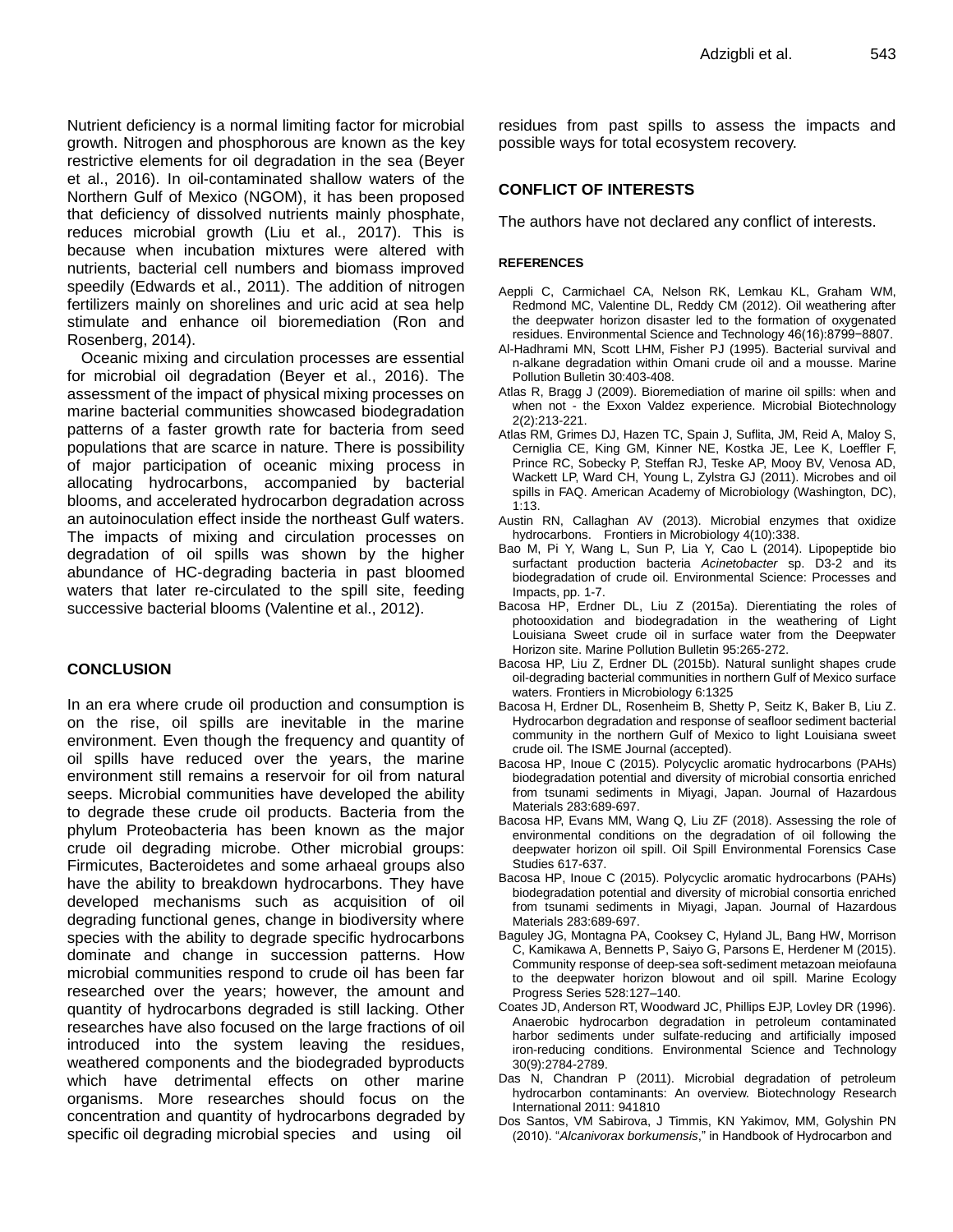Lipid Microbiology, eds. KN Timmis, T McGenity, JR van der Meer, V de Lorenzo (Berlin; Heidelberg: Springer-Verlag), pp. 1265-1288.

- Dubansky B, Whitehead A, Miller JT, Rice CD, Galvez F (2013). Multitissue molecular, genomic, and developmental effects of the deepwater horizon oil spill on resident gulf killifish (*Fundulus grandis*). Environmental Science and Technology 47:5074-5082.
- Edwards BR, Reddy CM, Camilli R, Carmichael CA, Longnecker K, Van Mooy BAS (2011). Rapid microbial respiration of oil from the deepwater horizon spill in offshore surface waters of the Gulf of Mexico. Environmental Research Letters 6(3):9.
- Engel AS, Gupta AA (2014). Regime shift in Sandy beach microbial communities following deepwater horizon oil spill remediation efforts. PLos One 9(7):e102934.
- Fisher CR, Demopoulos AWJ, Cordes EE, Baums IB, White HK, Bourque JR (2014). Coral communities as indicators of ecosystem-level impacts of the deepwater horizon spill. BioScience 64(9):796-807.
- Foght J (2008). Anaerobic biodegradation of aromatic hydrocarbons: pathways and prospects. Journal of Molecular Microbiology and Biotechnology 15(2−3):93−120.
- Fritsche W, Hofrichter M (2008). Aerobic degradation by microorganisms, in Biotechnology: Environmental Processes II, 2nd Edn. Vol. 11b, eds H.-J. Rehm and G. Reed (Weinheim, Germany: Wiley-VCH Verlag GmbH), pp. 144-164.
- Garcia INS, Oliveira VMD (2013). Microbial hydrocarbon degradation: efforts to understand biodegradation in petroleum reservoirs. Biodegradation- Engineering and Technology, pp. 227-236.
- Goodbody-Gringley G, Wetzel DL, Gillon D, Pulster E, Miller A, Ritchie KB (2013). Toxicity of deepwater horizon source oil and the chemical dispersant, Corexits 9500, to coral larvae. Plos One 8(1):e45574.
- Gutierrez T, Berry D, Yang TT, Mishamandani S, McKay L, Teske A, Aitken M (2013). Role of bacterial Exopolysaccharides (EPS) in the fate of the oil released during the deepwater horizon oil spill. Plos One 8(6):e67717.
- Hayes MHB (2006). Solvent systems for the isolation of organic components from soils. Soil Science Society of America Journal 70(3):986-994.
- Hazen TC, Dubinsky EA, DeSantis TZ, Andersen GL, Piceno YM, Singh N, Jansson JK, Probst A, Borglin SE, Fortney JL, Stringfellow WT, Bill M, Conrad ME, Tom LM, Chavarria KL, Alusi TR, Lamendella R, Joyner DC, Spier C, Baelum J, Auer M, Zemla ML, Chakraborty R, Sonnenthal EL, D'haeseleer P, Holman HY, Osman S, Lu Z, Van Nostrand JD, Deng Y, Zhou J, Mason OU (2010). Deep-sea oil plume enriches indigenous oil-degrading bacteria. Science 330:204-208.
- Hazen T C, Prince R C, Mahmoudi N (2015). Marine oil biodegradation. Environmental Science and Technology 50(5):2121.
- Head IM, Jones DM, Röling WFM (2006). Marine microorganisms make a meal of oil. Nature Reviews Microbiology 4:173-182.
- Head IM, Gray ND, Larter SR (2014). Life in the slow lane; biogeochemistry of biodegraded petroleum containing reservoirs and implications for energy recovery and carbon management. Frontiers in Microbiology 5(566):566.
- Heider J, Schühle K (2013). Anaerobic biodegradation of hydrocarbons including methane, in The Prokaryotes-Prokaryotic Physiology and Biochemistry, eds. E. Rosenberg, E. DeLong, S. Lory, E. Stackebrandt, and F. Thompson (Berlin; Heidelberg: Springer-Verlag) pp. 605-634.
- Huz RDL, Lastra M, Junoy J, Castellanos C, Vieitez JM (2005). Biological impacts of oil pollution and cleaning in the intertidal zone of exposed sandy beaches: preliminary study of the "Prestige" oil spill. Estuarine, Coastal and Shelf Science 65(1):19-29.
- Jonny B, Hilde CT, Torgeir B, Peter VH, Tracy KC (2016). Environmental effects of the deepwater horizon oil spill: a review. Marine Pollution Bulletin 10:28-51.
- Joye SB, Leifer I, MacDonald IR, Chanton JP, Meile CD, Teske AP et al (2011a). Comment on a persistent oxygen anomaly reveals the fate of spilled methane in the deep Gulf of Mexico. Science 332:1033.
- Joye SB, MacDonald IR, Leifer I, Asper V (2011b). Magnitude and oxidation potential of hydrocarbon gases released from the BP oil well blowout. Nature Geoscience 4:160-164.
- Kai Z, Arnosti C (2016). Enhanced protein and carbohydrate hydrolyses in plume associated deepwaters initially sampled during the early

stages of the Deepwater Horizon oil spill. Deep-Sea Res. II Topical Studies in Oceanography 129:368-373.

- Karl DM (2007). Microbial oceanography: paradigms, processes and promise. Nature Reviews Microbiology 5(10):759-769.
- Kasai Y, Kishira H, Harayama S (2002). Bacteria belonging to the genus Cycloclasticus play a primary role in the degradation of aromatic hydrocarbons released in a marine environment. Applied and Environmental Microbiology 68:5625-5633.
- Kim SJ, Kwon KK (2010). Marine, hydrocarbon-degrading alphaproteobacteria in Handbook of Hydrocarbon and Lipid Microbiology, eds K. N. Timmis, T. McGenity, J. R. vander Meer and V.deLorenzo. (Berlin; Heidelberg: Springer-Verlag) pp. 1707-1714.
- Kimes NE, Amy VC, Joseph MS, Pamela JM (2014). Microbial transformation of the deepwater horizon oil spill-past, present, and future perspectives. Front. Microbiol. 5 (603):603
- Kimes NE, Callaghan AV, Aktas DF, Smith WL, Sunner J, Golding B, Drozdowska M, Hazen TC, Suflita JM, Morris PJ (2013). Metagenomic analysis and metabolite profiling of deep-sea sediments from the Gulf of Mexico following the deep water horizon oil spill. Frontiers in Microbiology 4(50):50
- King GM, Kostka JE, Hazen TC, Sobecky PA (2015). Microbial responses to the deepwater horizon oil spill: from coastal Wetlands to the deep sea. Annual Review of Marine Science 7:377−401.
- Kiruri LW, Dellinger B, Lomnicki S (2013). Tar balls from Deep Water Horizon oil spill: environmentally persistent free radicals (EPFR) formation during crude weathering. Environmental Science and Technology 47:4220-4226.
- Kleindienst S, Grim S, Sogin M, Bracco A, Crespo-Medina M, Joye SB (2015). Diverse, rare microbial taxa responded to the deepwater horizon deep-sea hydrocarbon plume. International Society for Microbial Ecology Journal 1–16.
- Liu J, Bacosa HP, Liu Z (2017). Potential Environmental Factors Affecting Oil-Degrading Bacterial Populations in Deep and Surface Waters of the Northern Gulf of Mexico. Frontiers in Microbiology 7:2131.
- Liu Z, Liu J (2013). Evaluating bacterial community structures in oil collected from the sea surface and sediment in the northern Gulf of Mexico after the deepwater horizon oil spill. Microbiology Open 2:492-504.
- Liu Z, Liu J, Zhu Q, Wu W (2012). The weathering of oil after the deepwater horizon oil spill: insights from the chemical composition of the oil from the sea surface, salt marshes and sediments. Environmental Research Letters 7(3):035302.
- Mason OU, Hazen TC, Borglin S, Chain PS, Dubinsky EA, Fortney JL, Han J, Holman HY, Hultman J, Lamendella R, Mackelprang R, Malfatti S, Tom LM, Tringe SG, Woyke T, Zhou J, Rubin EM, Jansson JK (2012). Metagenome, metatranscriptome and single-cell sequencing reveal microbial response to Deepwater Horizon oil spill. International Society for Microbial Ecology Journal 6:1715-1727.
- Mason OU, Han J, Woyke T, Jansson JK (2014a). Single-cell genomics reveals features of a Colwellia species that was dominant during the deepwater horizon oil spill. Frontiers in Microbiology 5:332.
- Mason OU, Scott NM, Gonzalez A, Robbins-Pianka A, Bælum J, Kimbrel J, Bouskill NJ, Prestat E, Borglin S, Joyner DC, Fortney JL, Jurelevicius D, Stringfellow WT, Alvarez-Cohen L, Hazen TC, Knight R, Gilbert JA, Jansson JK (2014). Metagenomics reveals sediment microbial community response to Deepwater Horizon oil spill. International Society for Microbial Ecology Journal 8:1464-1475.
- McGenity TJ, Folwell BD, McKew BA, Sanni GO (2012). Marine crude-oil biodegradation: a central role for interspecies interactions. Aquatic Biosystems 8(10):10-1186
- McNutt MK, Camilli R, Crone TJ, Guthrie GD, Hsieh PA, Ryerson TB, Savas O, Shaffer F (2012). Review of flow rate estimates of the deepwater horizon oil spill. Proceedings of the National Academy of Sciences of the United States of America 109 (50):20260-20267.
- National Research Council (NRC) (2003). Oil in the Sea III: Inputs, Fates, and Effects. The National Academies Press.
- OSAT-I (2010). Summary report for sub-sea and sub-surface oil and dispersant federal on-scene coordinator, deepwater horizon MC252. Available online at: http://www.restorethegulf.gov/release/2011/07/29/ osat summary report sub-sea and sub-surface oil and dispersant detection ecotoxic Detection: Sampling and Monitoring, Paul F.